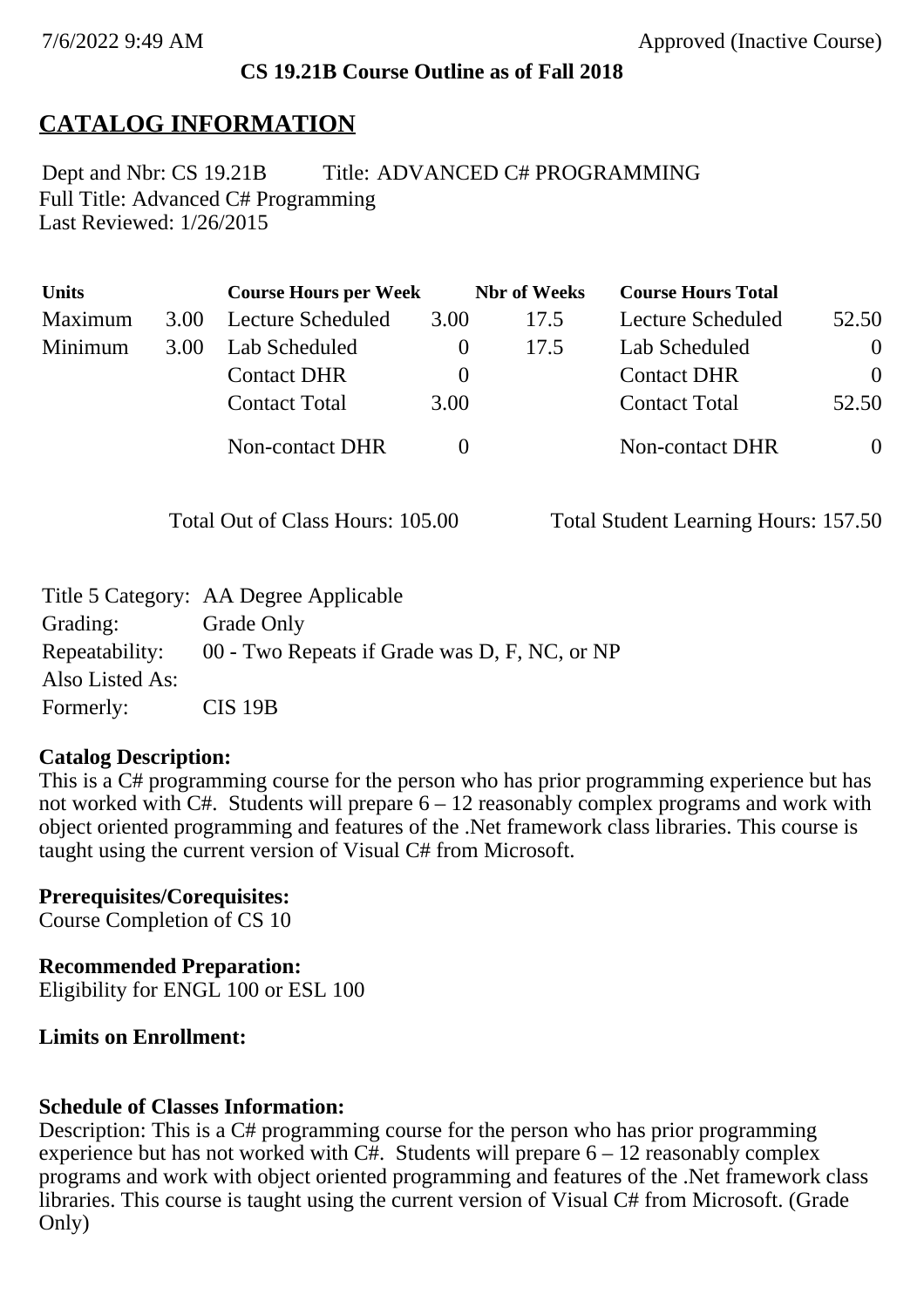Prerequisites/Corequisites: Course Completion of CS 10 Recommended: Eligibility for ENGL 100 or ESL 100 Limits on Enrollment: Transfer Credit: Repeatability: Two Repeats if Grade was D, F, NC, or NP

# **ARTICULATION, MAJOR, and CERTIFICATION INFORMATION:**

| <b>AS Degree:</b><br><b>CSU GE:</b> | Area<br><b>Transfer Area</b> | Effective:<br>Effective: | Inactive:<br>Inactive: |
|-------------------------------------|------------------------------|--------------------------|------------------------|
| IGETC:                              | <b>Transfer Area</b>         | Effective:               | Inactive:              |
| <b>CSU Transfer:</b>                | Effective:                   | Inactive:                |                        |
| <b>UC</b> Transfer:                 | Effective:                   | Inactive:                |                        |

**CID:**

**Certificate/Major Applicable:** 

[Certificate Applicable Course](SR_ClassCheck.aspx?CourseKey=CS19.21B)

# **COURSE CONTENT**

### **Outcomes and Objectives:**

Upon completion of the course, students will be able to:

- 1. Summarize the beginning concepts and instructions of the C# programming language.
- 2. Demonstrate understanding of event-driven programming and graphical user interface design.
- 3. Design, write, test, debug and document reasonably complex computer programs in C# using

object oriented programming techniques to solve a variety of advanced problems.

4. Create, access and maintain accurate data files (text and relational database) through a C# program interface.

5. Develop programs incorporating computer graphics elements.

## **Topics and Scope:**

- 1. Review and Overview
	- a. Review of the C# programming environment, language rules and structure.
	- b. Review of forms and simple C# controls and their properties and methods
	- c. Concepts of event-driven programming
	- d. User interface design
- 2. Advanced Use of the C# Integrated Development Environment
	- a. Advanced environment options
	- b. Advanced debugging tools and techniques
- 3. Object Oriented Design Techniques
	- a. Introduction to objects
	- b. Modeling real world interaction
	- c. Unified modeling language
- 4. Object Oriented Programming
	- a. Classes and structures
	- b. Properties and methods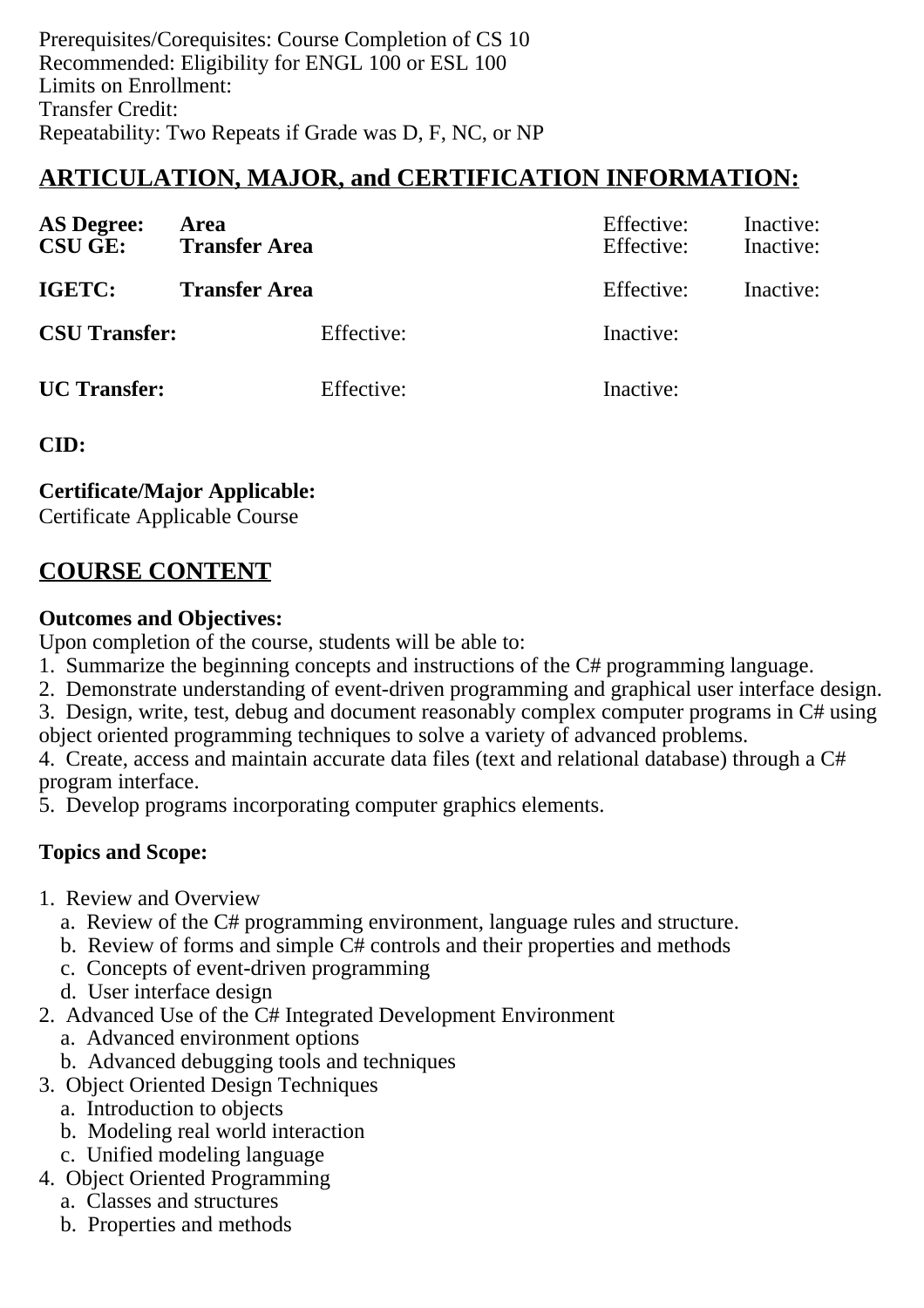- c. Interface programming
- d. Inheritance, polymorphism
- e. Information hiding and encapsulation
- 5. Exploring the .Net framework
	- a. Built-in controls
	- b. Built-in data types
	- c. The common language runtime
	- d. Advanced string manipulation
- 6. Error handling
	- a. Exception handling
	- b. User defined exceptions
- 7. Relational Database Programming
	- a. Microsoft SQL server
	- b. Introduction to database file concepts and operations
	- c. Data controls, data-bound controls and grid controls

### **Assignment:**

1. Read 30-50 pages from the textbook each week.

2. Write 6-12 reasonably complex computer programs using the C# programming language using proper structure and style.

- 3. Formulate accurate and descriptive program documentation.
- 4. Complete a team programming project.
- 5. Take 1-2 objective examinations.

## **Methods of Evaluation/Basis of Grade:**

**Writing:** Assessment tools that demonstrate writing skills and/or require students to select, organize and explain ideas in writing.

Written program documentation and the set of the Music Section of the Music Section Article of the Music Section Article of the Music Section 10 - 20%

**Problem Solving:** Assessment tools, other than exams, that demonstrate competence in computational or noncomputational problem solving skills.

Programming assignments, including team project

**Skill Demonstrations:** All skill-based and physical demonstrations used for assessment purposes including skill performance exams.

**Exams:** All forms of formal testing, other than skill performance exams.

Objective examinations such as multiple choice, true/false, etc.

 $10 - 20\%$ 

| Problem solving |  |  |  |
|-----------------|--|--|--|
| $50 - 70\%$     |  |  |  |

None Skill Demonstrations<br>  $\begin{array}{c} \text{Skill,} \\ 0 \text{ - } 0\% \end{array}$  $0 - 0\%$ 

> Exams 20 - 30%